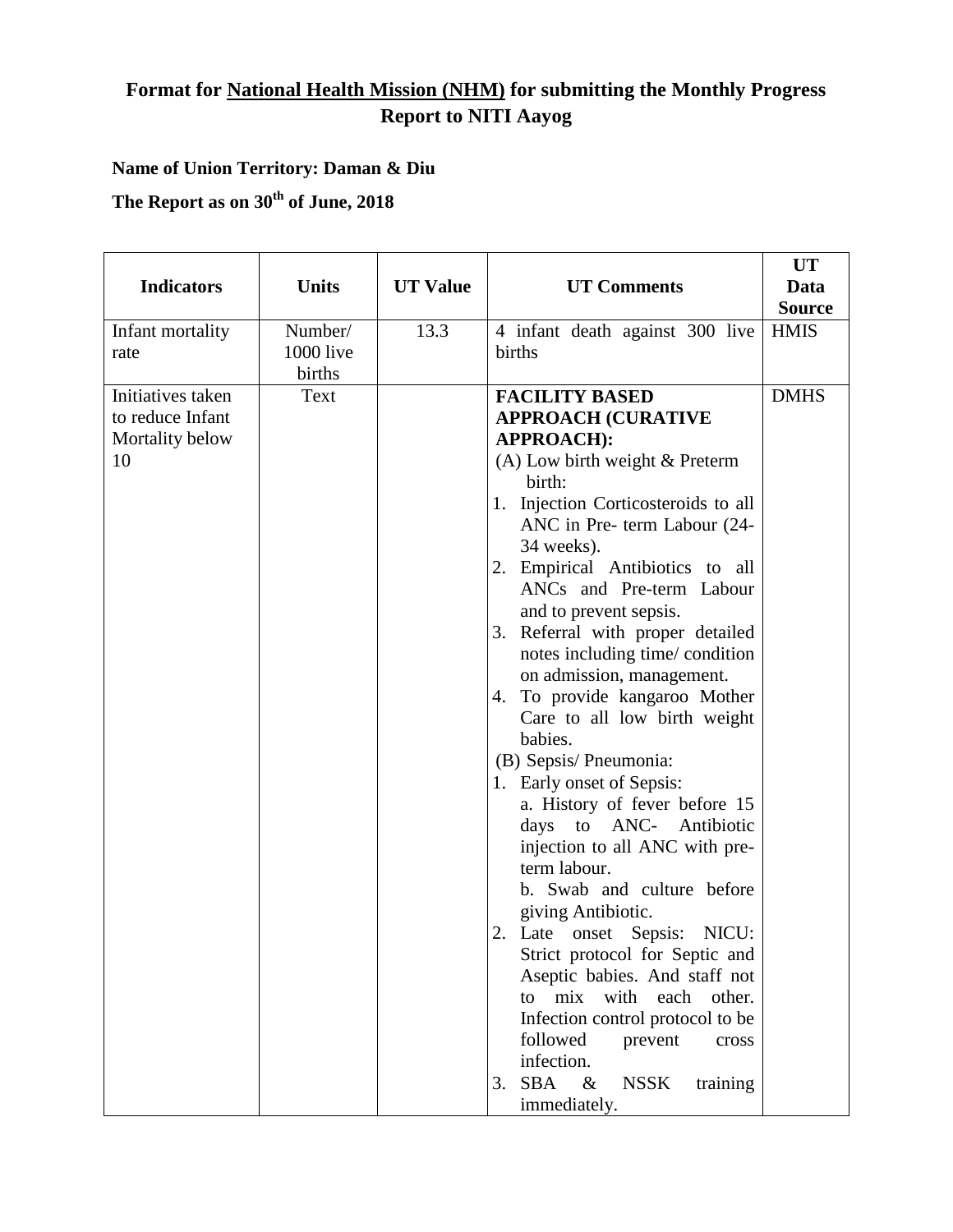|  | (C) Asphyxia:                                  |  |
|--|------------------------------------------------|--|
|  | 1. Strict<br>implementation<br>of              |  |
|  | Partograph.                                    |  |
|  | 2. Early referral in case<br>- of              |  |
|  | obstructed labour.                             |  |
|  | 3. Timely decision for LSCS for                |  |
|  | obstructed labour or contracted                |  |
|  | Pelvis.                                        |  |
|  | (D) Congenital Anomalies:                      |  |
|  |                                                |  |
|  | 1. Screening of new born at                    |  |
|  | delivery point for birth defects.              |  |
|  | Timely referral for surgeries<br>2.            |  |
|  | and management of birth                        |  |
|  | defects.                                       |  |
|  | 3. Training for implementation of              |  |
|  | new guidelines for screening.                  |  |
|  | 4. Timely anomaly Scan during                  |  |
|  | pregnancy.                                     |  |
|  | (E) ALL INFANT<br><b>DEATH</b>                 |  |
|  | $CO-$<br><b>REVIEW</b><br>IN                   |  |
|  | <b>ORDINATION</b><br><b>WITH</b>               |  |
|  | GYNECOLOGIST<br><b>AND</b>                     |  |
|  | <b>PAEDIATRICIANS</b><br><b>ON</b>             |  |
|  | WEEKLY BASIS.                                  |  |
|  |                                                |  |
|  |                                                |  |
|  | <b>COMMUNITY</b><br><b>BASED</b>               |  |
|  | <b>APPROACH</b>                                |  |
|  | (PREVENTABLE)                                  |  |
|  | Reduce Teenage Pregnancies                     |  |
|  | from 4.5% to Nil.                              |  |
|  | Mothers who had at least 4<br>$\bullet$        |  |
|  | antenatal care visits to be                    |  |
|  | achieved from 62.7% to 100%.                   |  |
|  | To<br>Mothers<br>increase<br>who               |  |
|  | folic<br>consumed<br>iron<br>acid              |  |
|  | tablets for 100 days or more                   |  |
|  | from 38.3% to 100%.                            |  |
|  | Achieve Institutional Delivery<br>$\bullet$    |  |
|  | from 90.10% to 100%.                           |  |
|  | Reduce Home Delivery for                       |  |
|  | 9.9% to No home deliveries.                    |  |
|  | Reduce Out of Pocket<br>$\bullet$              |  |
|  |                                                |  |
|  | expenditure through JSSK and                   |  |
|  | Free drugs and diagnostic<br>services.         |  |
|  |                                                |  |
|  | Pregnant women age 15-49                       |  |
|  | years who are anaemic $\left( < 11.0 \right)$  |  |
|  | $g/dl$ ) is 40.62%. To be reduces              |  |
|  | to less than 30%.<br>Achieve Full Immunization |  |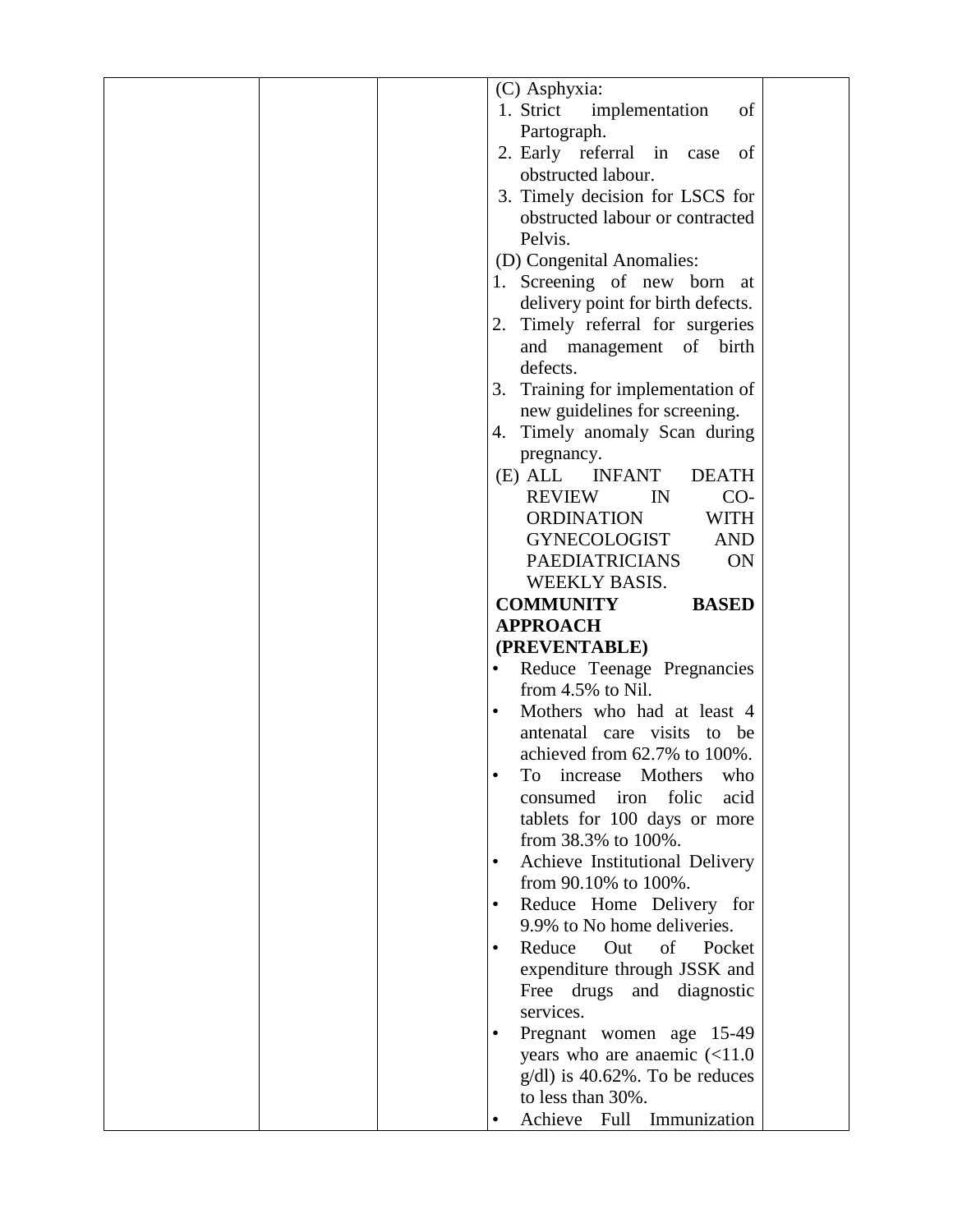|                                                                                               |                                |                          | 66.30%<br>from<br>Coverage<br>to<br>100%.                                                                                                                                                                                                                                                                          |                                      |
|-----------------------------------------------------------------------------------------------|--------------------------------|--------------------------|--------------------------------------------------------------------------------------------------------------------------------------------------------------------------------------------------------------------------------------------------------------------------------------------------------------------|--------------------------------------|
| Under 5 mortality<br>rate                                                                     | Number/<br>1000 live<br>births | 13.3                     | 4 deaths against 300 live births                                                                                                                                                                                                                                                                                   | HMIS,<br><b>DMHS</b>                 |
| Total fertility rate                                                                          | Number<br>(decimal<br>points)  | 1.7                      |                                                                                                                                                                                                                                                                                                                    | <b>NFHS</b><br>IV                    |
| Full immunization<br>rate                                                                     | $\%$                           | 147%                     |                                                                                                                                                                                                                                                                                                                    | <b>HMIS</b>                          |
| Efforts taken to<br>achieve 100%<br>immunization                                              | Text                           |                          | 1) RCH portal entries $\&$ regular<br>weekly update of all new born<br>get work<br>for<br>plan<br>to<br>immunization<br>2) Special mobile teams for high<br>risk<br>3) Monitoring $\&$ Follow up of<br>partially immunized children.<br>4) All delivery staff is being<br>sensitized for immunization at<br>birth. | <b>DMHS</b>                          |
| <b>Treatment success</b><br>rate of new<br>microbiologically<br>confirmed TB<br>cases (RNTCP) | Number/<br>lakh<br>population  | 82%                      |                                                                                                                                                                                                                                                                                                                    | Quarterl<br>y report<br><b>RNTCP</b> |
| HIV/AIDS -<br>Adult prevalence<br>rate $(\%)$                                                 | Number                         | 0.14                     |                                                                                                                                                                                                                                                                                                                    | <b>DMHS</b>                          |
| Govt. Doctor to<br>Population Ratio                                                           | Ratio                          | 1:5924                   |                                                                                                                                                                                                                                                                                                                    | <b>DMHS</b>                          |
| Bed density<br>(Govt. Hospitals)                                                              | Number                         | 1 bed for<br>957 persons | 500<br>10<br>Govt.<br>beds<br>lakh<br>$\sqrt{2}$<br>population as per NHM vision<br>document (i.e. 2000/ beds,<br>1500 beds/ 10 lakhs population as<br>per WHO recommendation                                                                                                                                      | <b>MIS</b>                           |
| Number of cases<br>of dengue                                                                  | Number                         | 00                       |                                                                                                                                                                                                                                                                                                                    | DMHS,<br><b>IDSP</b>                 |
| Number of deaths<br>due to dengue                                                             | Number                         | $00\,$                   |                                                                                                                                                                                                                                                                                                                    | DMHS,<br><b>IDSP</b>                 |
| Proportion of<br>persons diagnosed<br>with hypertension                                       | Number                         | 268                      |                                                                                                                                                                                                                                                                                                                    | <b>MIS</b>                           |
| Proportion of<br>persons diagnosed<br>with diabetes                                           | Number                         | 283                      |                                                                                                                                                                                                                                                                                                                    | <b>MIS</b>                           |